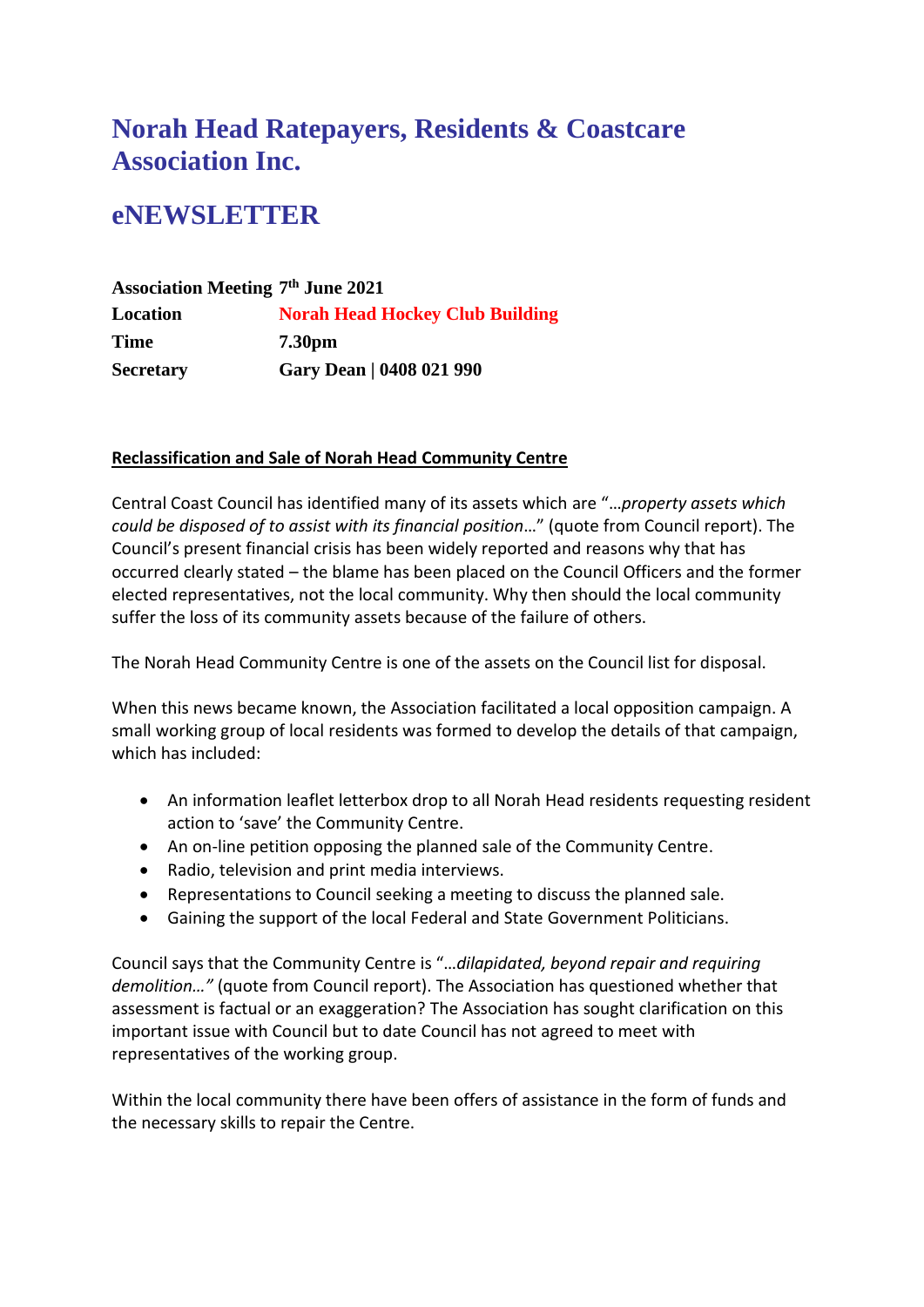If you oppose the sale of the Norah Head Community Centre, and have not done so yet, please tell Council by:

- Writing to Council PO Box 20, Wyong 2259
- Lodging a submission online[: www.yourvoiceourcoast.com/asp](http://www.yourvoiceourcoast.com/asp) scroll down to '*online feedback form'.*
- Sign the petition on Social Media [https://www.change.org/p/central-coast-council](https://www.change.org/p/central-coast-council-save-norah-head-hall/dashboard)[save-norah-head-hall/dashboard](https://www.change.org/p/central-coast-council-save-norah-head-hall/dashboard) <http://chng.it/xtC86xNx>

## Feedback is accepted until 5pm Friday 28<sup>th</sup> May 2021.

### **Central Coast Council – Draft 2021/22 Operational Plan**

Each year Central Coast Council prepares an annual Operational Plan which outlines its services, programs and budget for the year. Council's Draft 2021/22 Operational Plan is currently on public exhibition and can be viewed at [www.yourvoiceourcoast.com/2021-](http://www.yourvoiceourcoast.com/2021-22_OperationalPlan) [22\\_OperationalPlan](http://www.yourvoiceourcoast.com/2021-22_OperationalPlan) - scroll down to '*Have your say'*

### Submissions from the community will be accepted until 5pm 26<sup>th</sup> May 2021.

The Association has reviewed the Draft Plan and has noted that the following items of Norah Head relevance are included:

- Paterson Street road pavement renewal
- Maintenance projects in the Norah Head Holiday Park
- Major sewer system upgrade (Bungary Road)
- Minor projects in the Noraville Cemetery
- Continuation of the Magenta Shared Pathway

Disappointingly there is no project funding allocated for the continuation of the *Norah Head Village Masterplan* initiatives. The Council has each year, since its adoption in 2017, allocated funding for the implementation of the *Masterplan* recommendations.

It was agreed at the May meeting that the Association make a submission to Council seeking funding for the continuation of the 'Bungary Road Shared Pathway' in its 2021/22 Operational Plan.

#### **Hazard Reduction Burn in Norah Head**

The NSW Rural Fire Service (RFS) has advised the Association of a planned hazard reduction burn. Details are:

Location

Bushland adjacent to properties in Barton and Victoria Streets and the rear of the properties in Baynton and View Streets.

When

Saturday 22<sup>nd</sup> May 2021 commencing at approximately 9am and to be completed by approximately 7pm.